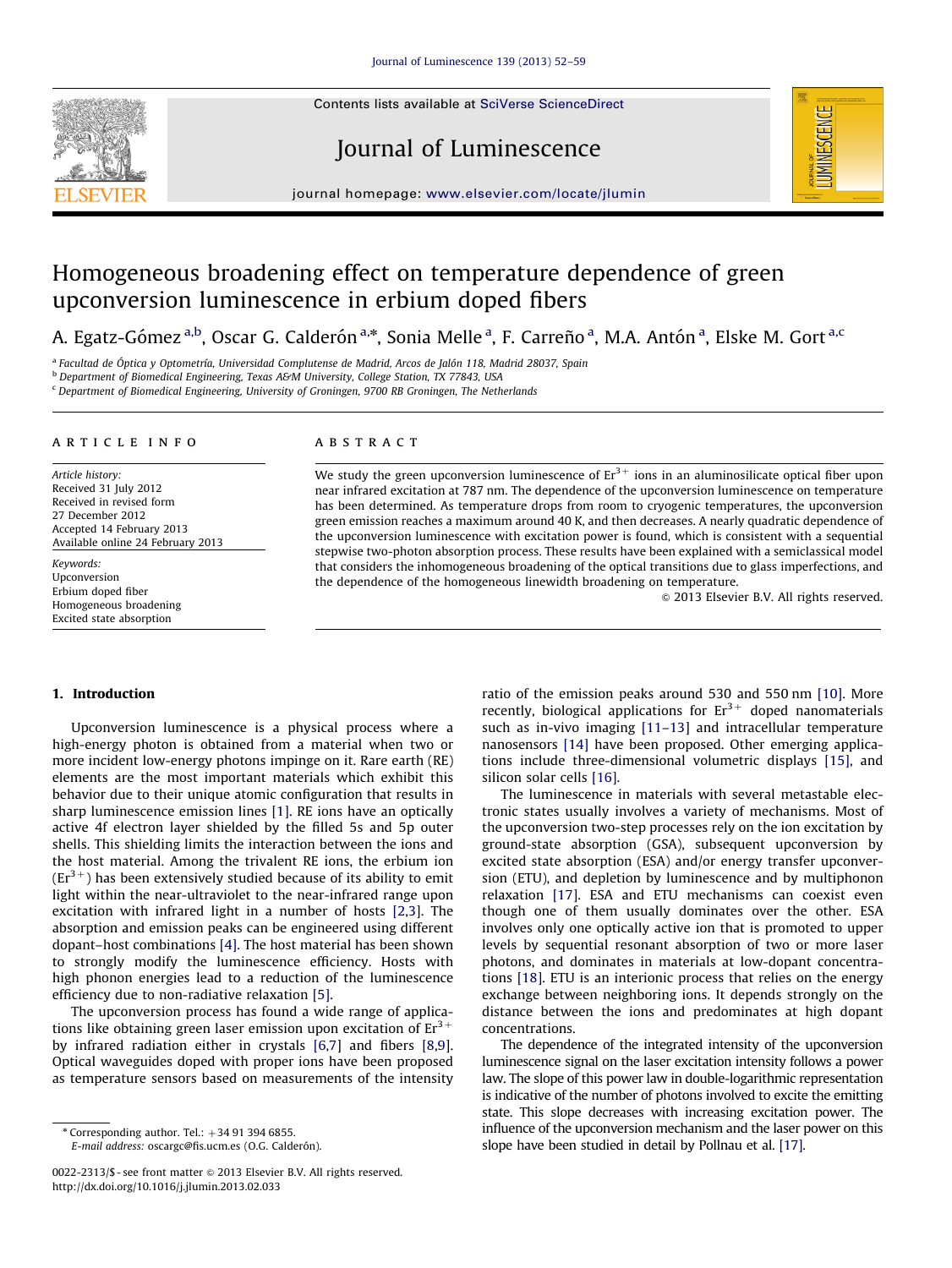<span id="page-1-0"></span>The upconversion luminescence of  $Er<sup>+3</sup>$  in many different hosts has been extensively characterized mostly at room temperature due to the interest of erbium doped materials from both a scientific and application point of view [\[19–25\]](#page-7-0). Only few works have focused in the behavior of the upconversion signal obtained in these materials at cryogenic temperatures [\[7,18,26,27\]](#page-7-0). Typically, as temperature drops from room to cryogenic temperatures, the luminescence intensity increases, reaches a maximum, and then decreases when a further drop of the temperature is achieved. At high temperatures a similar behavior was found by dos Santos et al., where an  $Er^{3+}/Yb^{3+}$ -codoped chalcogenide glass was heated from 23 °C to 155 °C [\[28\]](#page-7-0). This general trend has been explained on the basis of a competition between nonradiative decays and offresonance excitation processes. As temperature drops, radiative emission is enhanced due to the decrease of the nonradiative decay rates [\[29\]](#page-7-0), while the upconversion efficiency diminishes due to a reduction of phonon-assisted absorption [\[26,28\]](#page-7-0). Vermelho et al. [\[26\]](#page-7-0) characterized the upconversion luminescence intensity in erbium-doped tellurite glasses excited at 1540 nm. They observed a maximum green upconversion intensity at 120 K which was explained by the interplay between nonradiative multiphonon relaxations and phonon-assisted absorption at the second step of the stepwise three-photon upconversion process. Golab et al. [\[27\]](#page-7-0) reported a maximum upconversion emission around 150 K in an Er:YVO4 crystal pumped with a 808 nm diode laser. They ascribed the reduction in green emission at lower temperatures to the decrease of the  $\rm ^4I_{9/2}$  level absorption coefficient and the reduction in green emission at higher temperatures to the decrease of the green emission quantum efficiency. Van der Ziel et al. [\[18\]](#page-7-0) obtained a maximum of the green emission around 90 K in an erbium-doped YF<sub>3</sub> crystal under excitation to level  $^4$ I<sub>11/2</sub>. In this case, the reduction in the green emission at lower temperatures resulted from the depopulation of the higher energy stark levels of the  $\frac{4}{11}{12}$  manifold, which allows a resonant match for energy transfer upconversion. The effect of temperature on greenupconversion lasing in Er:YALO with excitation around 807 nm  $(^4{\rm I}_{9/2})$ was reported by Scheps [\[7\].](#page-7-0) The maximum laser output was achieved at 34 K. Line narrowing was mentioned as a possible mechanism for the laser output quenching below this temperature.

In RE doped glasses the broadening of the absorption and emission line profiles arises from both the thermally excited lowfrequency vibrational modes (homogeneous broadening) and the structural disorder of the host material (inhomogeneous broadening) (see the review work of Macfarlane and Shelby [\[30\]\)](#page-7-0). At room temperature the inhomogeneous and homogeneous linewidths are in the same order of magnitude [\[31,32](#page-7-0)]. As temperature decreases, the homogeneous broadening decreases highlighting the inhomogeneous character of the material. As a general trend the dependence of the homogeneous linewidth with temperature exhibits a power-law behavior with an exponent ranging from 1 to 2 [\[33\].](#page-7-0) At low temperatures tunneling modes contribute to the homogeneous linewidth resulting in a quasilinear dependence with temperature [\[34,35](#page-7-0)]. At high temperatures two-phonon Raman processes dominate resulting in a quadratic dependence with temperature [\[36\]](#page-7-0). In the intermediate range of temperatures a cross-over is expected [\[37\]](#page-7-0) and other processes may contribute to the homogeneous width, as for example phonon assisted direct transitions (which also lead to a roughly linear dependence with temperature) [\[33,38](#page-7-0)]. The temperature at which this cross-over occurs varies depending on the ion and host considered [\[37\].](#page-7-0)

Our aim is to experimentally and theoretically analyze the green upconversion luminescence of  $Er^{3+}$  ions in an aluminosilicate optical fiber excited at 787 nm. We measure the spectral changes of the upconversion luminescence signal from room temperature to 11 K. To characterize the upconversion mechanism involved we measure the luminescence dependence on the laser excitation power. We develop a semiclassical model that considers the inhomogeneous broadening of the optical transitions due to glass imperfections and we study the influence of different thermal effects on upconversion luminescence.

## 2. Experimental setup

We experimentally analyze the upconversion green luminescence corresponding to transitions  ${}^4S_{3/2} \rightarrow {}^4I_{15/2}$  and  ${}^2H_{11/2} \rightarrow {}^4I_{15/2}$ of the erbium ions in a single mode  $Al_2SiO_5-glass$ -based erbium doped fiber (Liekii, Ltd.) at temperatures from 11 to 300 K (see  $Er<sup>3+</sup>$  ions energy level diagram in Fig. 1). We use the experimental setup depicted in [Fig. 2.](#page-2-0) The fiber has a nominal ion concentration of  $6.3 \times 10^{25}$  ions/m<sup>3</sup> (0.5 mol.%), a peak absorption of 80 dB/m at 1530 nm, a length of 12.7 cm, a nominal mode field diameter (MFD) at 1550 nm of  $6.5 \mu m$ , a fiber cladding of 245  $\mu m$ , and a numerical aperture of 0.2. This fiber was rolled around a homemade, 35 mm diameter copper cylinder. The cylinder was affixed to the cold finger of an Edwards cryostat (Coldhead CS2/9) provided with a compressor (Cryodrive 1.5). High vacuum grease was applied to the fiber to ensure a good thermal contact with the cold finger (see photo in [Fig. 2](#page-2-0)). The cold finger temperature was kept constant using a controller from Oxford Instruments (ITC 502) with an accuracy of 0.1 K. The EDF was fusion spliced to standard single mode fibers: at the input of the EDF, a S630-HP (Thorlabs) fiber with operating wavelength  $630-860$  nm and MFD  $4.2 \mu m$  at 630 nm, which transmits the excitation power to the EDF; and at the output of the EDF, a 460-HP (Thorlabs) fiber with operating wavelength  $450-600$  nm and MFD  $3.5 \mu m$  at  $515$  nm, which collects the green luminescence. These standard single mode fibers exited the cryostat through a home-made feedthrough, provided with two holes of  $125 \mu m$  diameter, and were spliced again to undoped connectorized pigtails outside the cryostat with the same characteristics (S630-HP and 460-HP).



Fig. 1. Partial energy level diagram of  $Er^{3+}$  ions. The upward (red) arrows represent laser excitation at 787 nm. The downward solid (green) arrows represent green luminescence emission. Wavy lines represent fast nonradiative decays. GSA: Ground State Absorption; ESA: Excited State Absorption from <sup>4</sup>I<sub>13/2</sub> level. (For interpretation of the references to color in this figure caption, the reader is referred to the web version of this paper.)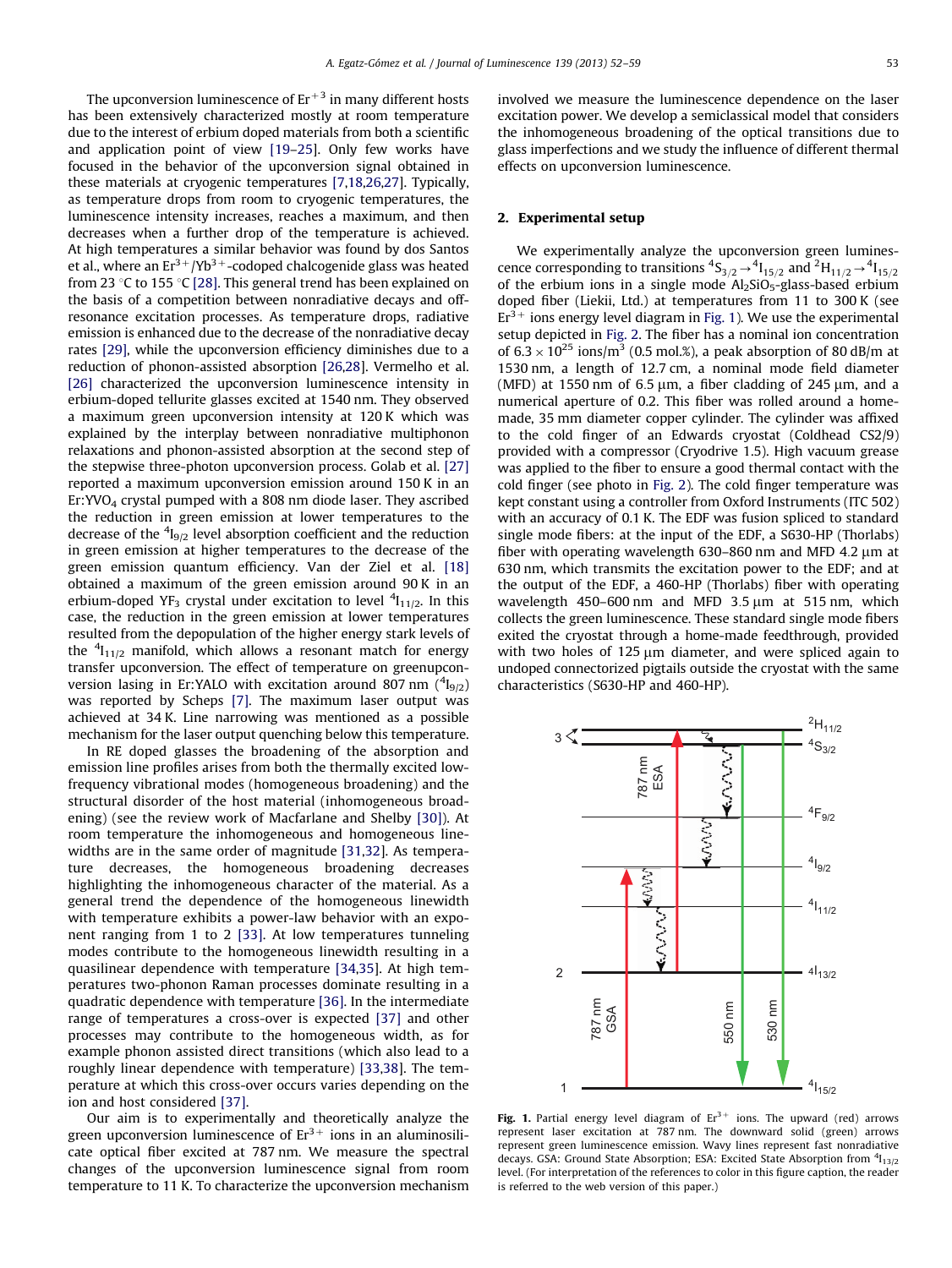<span id="page-2-0"></span>

Fig. 2. (Left) Experimental setup used to measure green upconversion luminescence in an erbium doped fiber at cryogenic temperatures. (Right) Photograph of the fiber green luminescence at room temperature.

The EDF is excited with a pigtailed continuous wave (cw) 35 mW laser diode (Power Technology Inc., IQu1A25-787-80G-F2), with emission at 787 nm. The laser was kept at room temperature using a temperature feedback control module. Insertion losses from the laser diode to the S630-HP fiber spliced to the EDF input were estimated to be 0.16. We measured the green fluorescence spectra with a USB650-Red Tide spectrometer (Ocean Optics) with a spectral resolution of 1 nm using integration times between 5 and 15 s, and averaging 5 to 50 scans depending on the range of input powers used. In order to compare the spectra obtained at different excitation powers we normalized all the spectra with their respective integration time. At the output of the EDF and outside the cryostat we used a U-bench with a dichroic IR filter (50% cutoff at 615 nm) to avoid hindering of the green emission detection by the spectrometer due to the laser signal. In order to work in the low power regime we used a 99/1 splitter at the laser output (Thorlabs, FC830-99B-4FC/ APC-SP). One percent of the input beam was sent directly to a switchable-gain amplified InGaAs photodetector (Thorlabs, PDA10CS) as a reference for the input power. The other 99% was sent directly to the S630-HP fiber connected to the EDF input. Insertion losses from the 99% arm of the splitter output to the S630- HP fiber connected to the EDF input were negligible.

We also measured the room temperature input–output laser power curve to characterize the fiber physical parameters: room temperature linear absorption coefficient, room temperature saturation power, and ratio between the ground and the excited state absorption cross-sections. Measurements were done outside the cryostat to circumvent the strong attenuation of the laser signal through the 460-HP fiber used in our cryostat setup. We illuminated the fiber through the 99% coupling end of a 99/1 splitter connected to the 787 nm laser diode. We used two identical photodetectors (Thorlabs, PDA10CS), one at the 1% output of the splitter and the other one at the EDF end. We recorded the input and output voltages simultaneously with a digital oscilloscope (Agilent, DSO9104A) and calibrated the power–voltage conversion with a power meter (Thorlabs, PM122).

## 3. Results

Fig. 3 shows the upconversion emission spectra between 510 and 590 nm, at temperatures from 11 to 300 K, for a 29 mW



Fig. 3. Upconversion luminescence spectra at different temperatures for a fixed excitation power of 29 mW at 787 nm.

excitation power resonant with level  $\frac{4}{9/2}$  (see [Fig. 1\)](#page-1-0). We observe two different green luminescence bands on the room temperature emission spectrum (thick solid line): one around 530 nm, which is attributed to transition  ${}^2H_{11/2} \rightarrow {}^4I_{15/2}$ , and the other one around 550 nm  ${}^{4}S_{3/2}$   $\rightarrow {}^{4}I_{15/2}$  ascribed to the transition. When the temperature drops to 150 K, the luminescence band around 530 nm is not longer noticeable (see dotted line). This emission band is only revealed at high temperatures because the  ${}^{2}H_{11/2}$  level is thermally populated due to the small energy separation between  ${}^{2}H_{11/2}$  and  ${}^{4}S_{3/2}$  levels [\[21,28,39\]](#page-7-0). The luminescence around 550 nm increases when decreasing temperature: at 30 K (see thin solid line) the peak enhancement around 547 nm relative to room temperature is twofold; however, below 30 K the spectrum decreases (see dashed line corresponding to 11 K).

We analyze in detail the dependence of the upconversion emission with temperature between 11 and 300 K. To this end we compute the total upconversion emission intensity by integrating the emission intensity from 510 to 590 nm. The results are plotted in [Fig. 4](#page-3-0) for an excitation power of 29 mW (circles) and 8.3 mW (squares). We observe that as temperature drops from 300 K, the integrated emission intensity increases reading a maximum around 40 K. Below this optimum temperature a monotonic decrease in upconversion emission becomes evident. The temperature dependence of the intensity in our experiments follows a trend similar to the studies by Vermelho et al. [\[26\],](#page-7-0)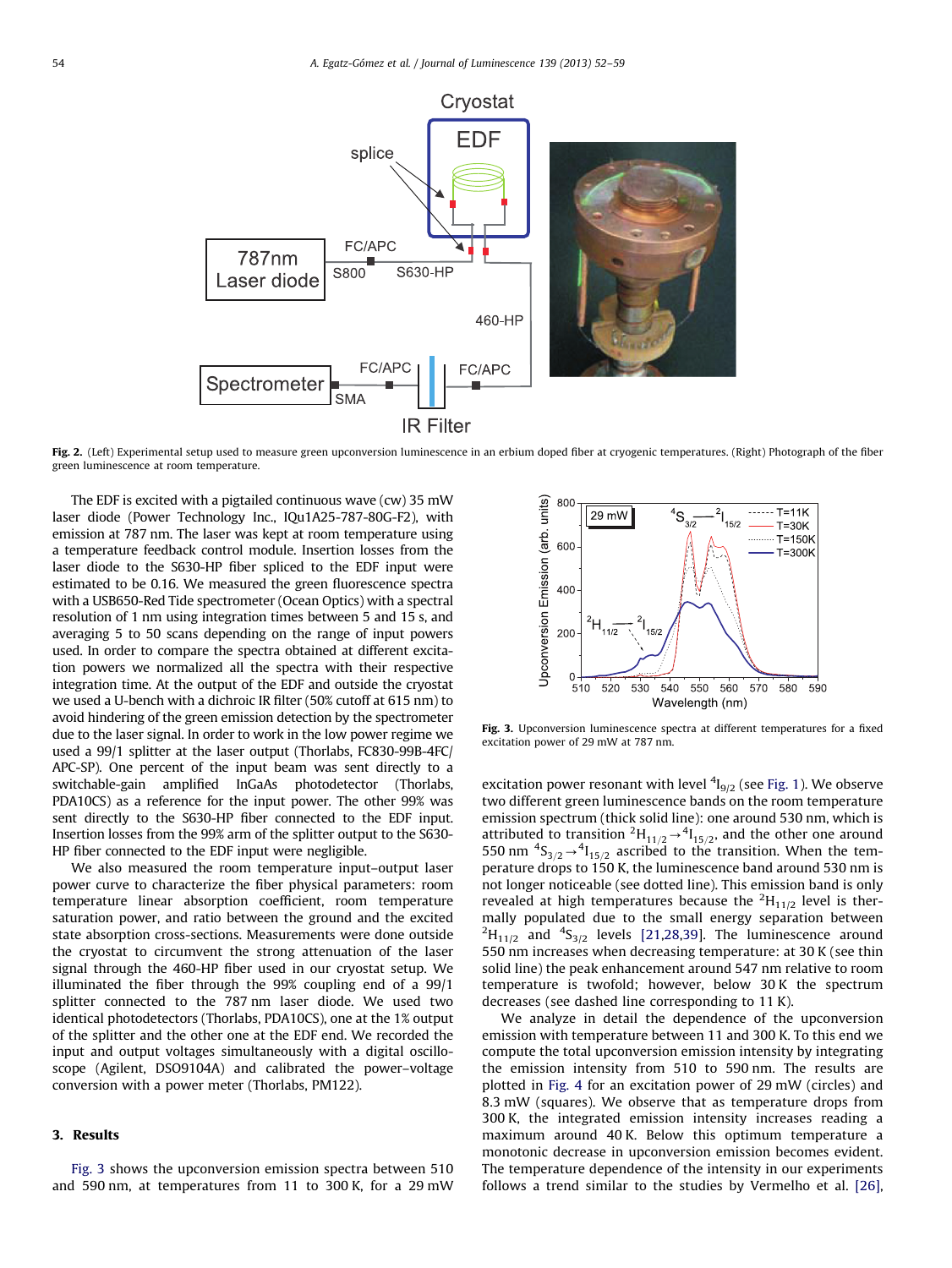<span id="page-3-0"></span>

Fig. 4. Integrated upconversion emission intensity in left axis (symbols) and simulated green emission level population  $\rho_{33}$  (Eq. (18)) in right axis (lines) versus temperature for two excitation powers: 29 mW (circles) and 8.3 mW (squares). In Eq. (18) we use the excitation field intensity at the end of the EDF, i.e.,  $I(z = L)$ calculated using Eq. (22).

Golab et al. [\[27\]](#page-7-0), and dos Santos et al. [\[28\]](#page-7-0), which were performed at different excitation wavelengths and host materials, and where the dependence was explained in terms of the competition between two thermal effects, as discussed previously in the introduction. The proposed mechanisms for this behavior in our case are discussed along the following sections.

The dependence of the integrated upconversion green luminescence on the excitation power at 11 K is plotted in Fig. 5(a) in a log–log representation (symbols). We observe a nearly quadratic dependence at low excitation powers indicating that a twophoton upconversion excitation scheme takes place. At higher powers this dependence saturates due to nonlinear absorption. In Fig. 5(b) we compare the data shown on Fig. 5(a) for the low power region (circles) to measurements performed at room temperature (squares). Both curves exhibit a similar trend. However, the exponent of the power law at room temperature is closer to 2 than the exponent of the power law at 11 K. Power law curves with exponent 2 have been added as a guide for the eye (see dotted lines). In the low power limit, i.e., for powers below the saturation power, this slope is indicative of the number of photons required for the upconversion process. The deviation from the quadratic behavior can be ascribed to a reduction of the saturation power at cryogenic temperatures [\[38\]](#page-7-0).

## 4. Model

In order to theoretically interpret the experimental findings, we resort to model the upconversion process in the EDF within a semiclassical framework. Let us consider an inhomogeneously broadened collection of erbium ions in an aluminosilicate glass host, excited by a laser field  $\mathcal E$  with a near-infrared carrier frequency  $\omega$  (787 nm)

$$
\mathcal{E}(z,t) = \frac{1}{2}E(z,t)e^{-i\omega t} + c.c \tag{1}
$$

where  $c.c.$  stands for complex conjugation and  $E$  is the slowly varying amplitude of the laser field. The  $Er+3$  concentration of our fiber is 0.5 mol.%. At these dopant concentrations it is generally



Fig. 5. Upconversion emission intensity data (left axis, symbols) and simulated green emission level population  $\rho_{33}$  (Eq. (18)) (right axis, solid and dashed lines) versus excitation power. (a) Low power region (circles), high power region (triangles), and simulated curve (solid line) at  $T=11$  K. (b) Low power region at T=295 K (squares) and T=11 K (circles), and simulated curves at T=295 K (solid line) and  $T=11$  K (dashed line). Power law curves with exponent 2 have been added as a guide for the eye (dotted lines). In Eq. (18) we use the excitation field intensity at the end of the EDF, i.e.,  $I(z=L)$  calculated using Eq. (22).

considered that ESA dominates over ETU [\[18\]](#page-7-0). The energy levels of the erbium ions and the upconversion mechanism (ESA) considered in this model are shown in [Fig. 1](#page-1-0) [\[39\]](#page-7-0). Due to the high phonon energies in silica-based glasses, multiphonon decay is the dominant relaxation process for all the excited states in this host except for the metastable level  ${}^{4}I_{13/2}$ , which exhibits a purely radiative decay [\[40\].](#page-7-0)

The temperature dependence of the multiphonon relaxation rate  $\Gamma^{pho}(T)$  of an excited state can be estimated from the energygap law

$$
\Gamma^{pho}(T) = \Gamma^{pho}(0)[1 - e^{-h\omega_{\text{max}}/(k_B T)}]^{-p}.
$$
\n(2)

Here  $\Gamma^{pho}(0) = k \exp[-\xi(\Delta E - 2\hbar \omega_{max})]$  is the multiphonon relaxation rate at 0 K, and  $\hbar\omega_{max}$  is the highest optical phonon energy. The characteristic parameters of silica glasses are  $k = 9 \times 10^7 \text{ s}^{-1}$ ,  $\xi = 4.7 \times 10^{-3} \text{ cm}$ , and  $\hbar \omega_{\text{max}} \simeq 1000 \text{ cm}^{-1}$  [\[40\].](#page-7-0)  $\Delta E$  is the energy difference between an excited level and its next lower level,  $p = \Delta E/(k_B T)$  is the minimum number of phonons involved in the relaxation, and  $k_B$  is the Boltzmann constant. We use the energy gaps  $\Delta E$  of Ref. [\[40\]](#page-7-0).

Let us describe the upconversion mechanism indicated in [Fig. 1.](#page-1-0) In the first step one photon excites the  $Er+3$  ion from the  $\frac{4}{15/2}$  to the  $\frac{4}{9/2}$  level (GSA) which relaxes non-radiatively to the lower levels  ${}^{4}I_{11/2}$  and  ${}^{4}I_{13/2}$ . In the second step, the ion absorbs another photon (ESA), it is promoted from the metastable level  $\binom{4}{13/2}$  (level 2, see [Fig. 1](#page-1-0)) to the  $\binom{2}{11/2}$  level, and from this level decays to the  ${}^{4}S_{3/2}$  level. Due to the small energy difference between <sup>2</sup>H<sub>11/2</sub> and <sup>4</sup>S<sub>3/2</sub> levels, the upper level <sup>2</sup>H<sub>11/2</sub> can be thermally populated from the  $\frac{4S_{3/2}}{2}$  level. Finally, radiative decay from these two levels to the ground state  $\frac{4}{15/2}$  leads to green luminescence. Hereafter, the  ${}^{2}H_{11/2}$  and  ${}^{4}S_{3/2}$  levels will be collectively referred to as the green emission level (level 3, see [Fig. 1](#page-1-0)).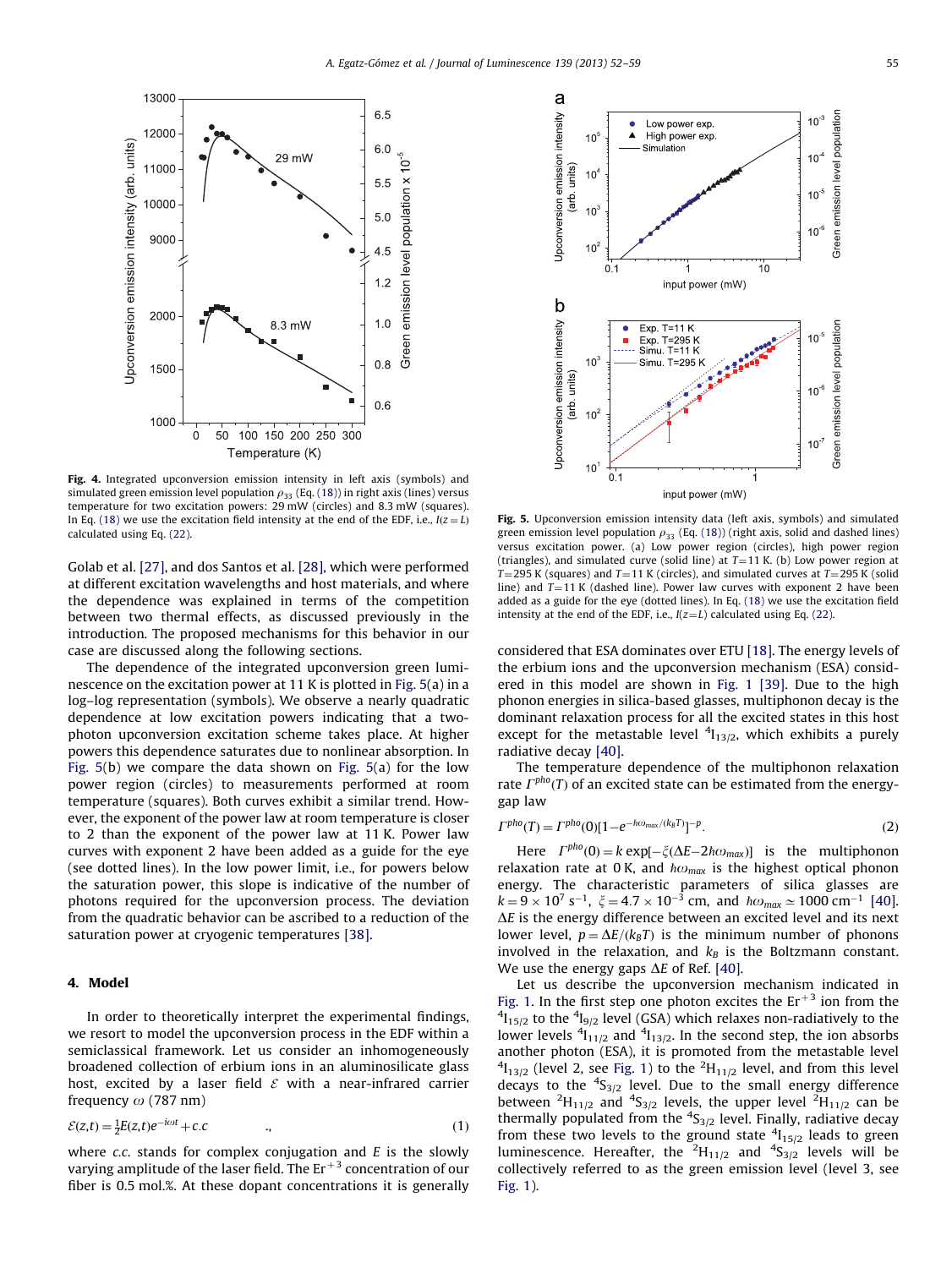The inhomogeneous broadening of the atomic transitions due to glass imperfections is introduced as follows. The medium is formed by ion-packets with a ground state transition frequency  $\omega_n^\mathsf{G}$  distributed around the central frequency  $\omega_0^\mathsf{G}$ , and an excited state transition frequency  $\omega_m^\mathrm{E}$  distributed around  $\omega_0^\mathrm{E}$  (where  $n$  and  $m$  indicate the packet numbering). Following a semiclassical approach, the equations of motion of the relevant populations and coherences corresponding to the  $(n, m)$ -th ion-packet in the rotating frame are given as

$$
\frac{\partial \rho_{22}^{(n,m)}}{\partial t} = \Gamma_{32}^{pho} \rho_{33}^{(n,m)} - \Gamma_{21} \rho_{22}^{(n,m)}
$$

$$
-i \left( \frac{\mu_{\rm G} E^*}{2h} \rho_{\rm G}^{(n,m)} - c.c. \right) + i \left( \frac{\mu_{\rm E} E^*}{2h} \rho_{\rm E}^{(n,m)} - c.c. \right),\tag{3}
$$

$$
\frac{\partial \rho_{33}^{(n,m)}}{\partial t} = -(\Gamma_{32}^{pho} + \Gamma_{31})\rho_{33}^{(n,m)} - i \left(\frac{\mu_E E^*}{2\hbar} \rho_E^{(n,m)} - c.c.\right),\tag{4}
$$

$$
\frac{\partial \rho_{\mathcal{G}}^{(n,m)}}{\partial t} = -(\gamma^{\mathcal{G}} + i\Delta_n)\rho_{\mathcal{G}}^{(n,m)} + i\frac{\mu_{\mathcal{G}}E}{2\hbar}\rho_{11}^{(n,m)},\tag{5}
$$

$$
\frac{\partial \rho_{\rm E}^{(n,m)}}{\partial t} = -(\gamma^{\rm E} + i\Delta_m)\rho_{\rm E}^{(n,m)} + i\frac{\mu_{\rm E}E}{2\hbar}\rho_{22}^{(n,m)},\tag{6}
$$

where  $\rho_{22}^{(n,m)}$  is the population of the metastable level,  $\rho_{33}^{(n,m)}$  is the population of the green emission level, and  $\rho_{\mathsf{G}}^{(n,m)}$  and  $\rho_{\mathsf{E}}^{(n,m)}$  are the atomic coherences of the GSA and the ESA transitions, respectively. Here  $\varDelta_n = \omega_n^\text{G} - \omega$  is the detuning between the GSA transition frequency and the frequency of the excitation field, and  $\Delta_m = \omega_m^E - \omega$  is the detuning between the ESA transition frequency and the frequency of the excitation field. Here  $\mu$ <sub>G</sub> and  $\mu_{\rm E}$  stand for the dipolar moment of the GSA and ESA transition, respectively.  $\Gamma_{21}$  and  $\Gamma_{31}$  are the population radiative decay rates. We assume that the change of these radiative decay rates with temperature is negligible because this variation does not significantly change the results, as we will discuss later in next section. In this work we consider typical radiative decay rates for aluminosilicate glasses at room temperature:  $\Gamma_{21} = 130 \text{ s}^{-1}$ , and  $\Gamma_{31}$  = 1280 s<sup>-1</sup> [\[40\].](#page-7-0)  $\Gamma_{32}^{pho}$  is the non-radiative multiphonon relaxation decay rate between levels 3 and 2,

$$
\Gamma_{32}^{pho}(T) = \Gamma_{32}^{pho}(0)[1 - e^{-\hbar\omega_{\text{max}}/(k_B T)}]^{-p},\tag{7}
$$

where the energy gap between the excited level  $^4S_{3/2}$  and its next lower level (<sup>4</sup>F<sub>9/2</sub>) is  $\Delta E = 3000 \text{ cm}^{-1}$ , so that  $\Gamma_{32}^{pho}(0) = 9.42 \times$  $10^5$  s<sup>-1</sup> [\[40\].](#page-7-0) The dephasing rates  $\gamma$ <sup>G</sup> and  $\gamma$ <sup>E</sup> are the homogenous linewidth of the GSA and the ESA transitions, respectively. It is generally accepted that the homogeneous linewidth depends on temperature following a power law with an exponent between 1 and 2 [\[30\]](#page-7-0)

$$
\gamma^{\mathsf{G}}(T) \sim T^{q} \quad \text{and} \quad \gamma^{\mathsf{E}}(T) \sim T^{q'}.
$$

The population of the ground level is computed considering a closed system, i.e.,  $\rho_{11}^{(n,m)} = 1 - \rho_{22}^{(n,m)} - \rho_{33}^{(n,m)}$ . The coherences and populations attained in steady-state read as

$$
\rho_{G}^{(n,m)} = \frac{i\mu_{G}E\rho_{11}^{(n,m)}}{2\hbar\gamma^{G}(1+i\delta_{n})},\tag{9}
$$

$$
\rho_{\rm E}^{(n,m)} = \frac{i\mu_{\rm E} E \rho_{22}^{(n,m)}}{2\hbar \gamma^{\rm E} (1 + i\delta_m)},\tag{10}
$$

$$
\rho_{22}^{(n,m)} = \frac{\frac{I}{f^{sat}}}{1 + \delta_n^2 + \frac{I}{f^{sat}} + \frac{\beta \Gamma_{31}}{\Gamma_{32}^{pho} + \Gamma_{31}} \frac{1 + \delta_n^2}{1 + \delta_m^2} \frac{I}{f^{sat}} + \frac{\beta \Gamma_{21}}{\Gamma_{32}^{pho} + \Gamma_{31}} \frac{1}{1 + \delta_m^2} \left(\frac{I}{f^{sat}}\right)^2},\tag{11}
$$

$$
\rho_{33}^{(n,m)} = \frac{\frac{\beta F_{21}}{\Gamma_{32}^{pho} + F_{31}} \left(\frac{I}{I^{sat}}\right)^2}{(1+\delta_n^2)(1+\delta_m^2) + (1+\delta_m^2)\frac{I}{I^{sat}} + \frac{\beta F_{31}}{\Gamma_{32}^{pho} + F_{31}} \left(1+\delta_n^2\right)\frac{I}{I^{sat}} + \frac{\beta F_{21}}{\Gamma_{32}^{pho} + F_{31}} \left(\frac{I}{I^{sat}}\right)^2}.
$$
\n(12)

where  $\delta_n = \Delta_n / \gamma^G$  and  $\delta_m = \Delta_m / \gamma^E$  are the normalized detunings of the GSA and ESA transition, respectively. Here I is the excitation intensity and  $I<sup>sat</sup>$  is the saturation intensity of the GSA transition

$$
I^{sat} = \frac{c\epsilon_0 \hbar^2 \Gamma_{21} \gamma^G}{\mu_G^2}.
$$
\n(13)

This saturation intensity indicates a threshold above which the absorption, otherwise independent of input intensity, decreases with increasing input intensity. The parameter  $\beta$  is the ratio between the absorption cross-sections of the ESA ( $\sigma_{\rm E}$ ) and the GSA transitions ( $\sigma$ <sub>C</sub>) which are comparable in magnitude [\[41\]](#page-7-0)

$$
\beta = \frac{(\mu_{\rm E}^2/\gamma^{\rm E})}{(\mu_{\rm G}^2/\gamma^{\rm G})} = \frac{\sigma_{\rm E}}{\sigma_{\rm G}}.\tag{14}
$$

This parameters is indicative of the efficiency of the upconversion processes. As we mentioned above the non-radiative multiphonon relaxation decay rate  $\Gamma^{pho}_{32}$  differs from the radiative decay rates  $\Gamma_{21}$  and  $\Gamma_{31}$  in several order of magnitude which allows us to simplify the steady-state populations (11) and (12) as follows:

$$
\rho_{22}^{(n,m)} \cong \frac{\frac{1}{I^{sat}}}{1 + \delta_n^2 + \frac{1}{I^{sat}}},\tag{15}
$$

$$
\rho_{33}^{(n,m)} \cong \frac{\frac{\beta \Gamma_{21}}{\Gamma_{32}^{pho} + \Gamma_{31}} \left(\frac{I}{I^{sat}}\right)^2}{(1 + \delta_m^2) \left(1 + \delta_n^2 + \frac{I}{I^{sat}}\right)}.
$$
\n(16)

To study the green upconversion emission we compute the total population of the green emission level integrating over the inhomogeneous profile of the two step transitions

$$
\rho_{33} = \iint d\omega_m^E G(\omega_m^E) d\omega_n^G H(\omega_n^G) \rho_{33}^{(n,m)}, \qquad (17)
$$

 $H(\omega_n^G)$  being the normalized inhomogeneous distribution of the ground state transition frequency  $\omega_n^G$ , centered at  $\omega_0^G$  and with a half width at half maximum (HWHM) of  $\gamma_I^G$ . The normalized inhomogeneous distribution  $G(\omega_m^E)$  of the excited state transition frequency has a half width at half maximum  $\gamma_I^{\rm E}$ . Analytical results can be derived from Eq. (17) if we assume that both inhomogeneous distributions follow a Lorentzian function. Further, we consider that  $\omega \simeq \omega_0^G \simeq \omega_0^E$ . The total population of the green emission level becomes

$$
\rho_{33} = \frac{(I(z)/I^{sat}(T))^2 \frac{\beta \Gamma_{21}}{\Gamma_{32}^{pho}(T) + \Gamma_{31}}}{\sqrt{1 + I(z)/I^{sat}(T)}(\gamma_I^G/\gamma^G(T) + \sqrt{1 + I(z)/I^{sat}(T)})(1 + \gamma_I^E/\gamma^E(T))}}.
$$
\n(18)

As can be seen, the total population of the green emission level depends on temperature through the homogeneous linewidths  $\gamma^E$ and  $\gamma^{\rm G}$  (and therefore through  $I^{sat}$ ), and the non-radiative multiphonon relaxation decay rate  $\Gamma^{pho}_{32}$ . Furthermore,  $\rho_{33}$  depends on the excitation intensity I that could vary along the fiber. Then, we calculate the propagation of the excitation field through the medium in the slowly varying approximation through the spatial part of the wave equation which reads

$$
\frac{\partial E}{\partial z} + i \frac{\omega}{c} E = \frac{i\omega}{2\epsilon_0} P,\tag{19}
$$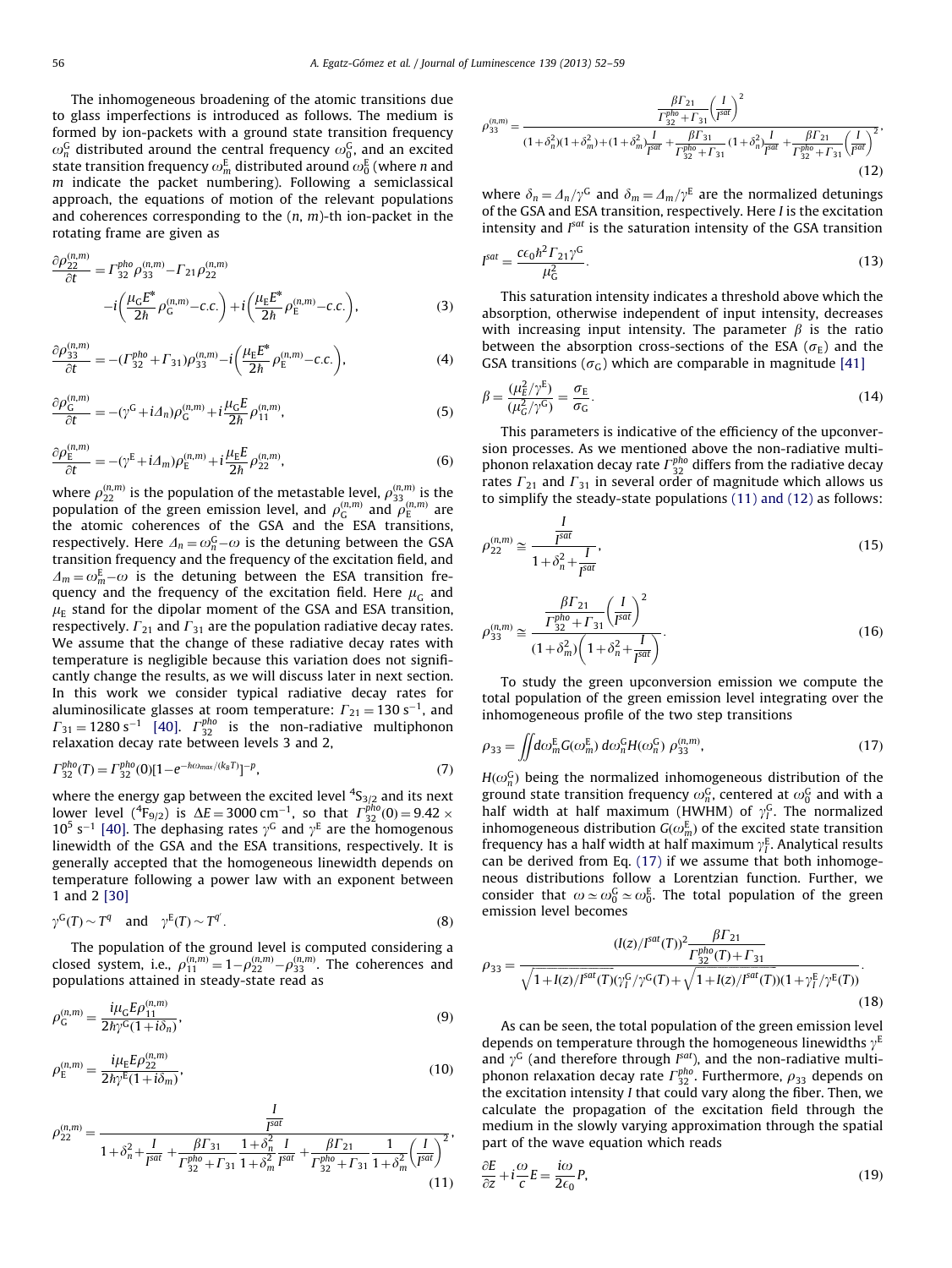<span id="page-5-0"></span>where the source term stands for the macroscopic polarization of the atomic medium oscillating at the excitation frequency which is given by

$$
P = 2N \iint d\omega_m^E G(\omega_m^E) d\omega_n^G H(\omega_n^G) (\mu_G \rho_G^{(n,m)} + \mu_E \rho_E^{(n,m)}),
$$
 (20)

and  $N$  is the total number of ions. We insert the steady-state values of  $\rho_{\rm G}$  and  $\rho_{\rm E}$  in Eq. (20). From Eqs. (19) and (20), we obtain the following propagation equation for the excitation field intensity

$$
\frac{\partial I}{\partial z} = -\alpha_0 I \iint d\omega_m^E G(\omega_m^E) d\omega_n^G H(\omega_n^G) \left[ \frac{\rho_{11}^{(n,m)}}{1 + \delta_n^2} + \beta \frac{\rho_{22}^{(n,m)}}{1 + \delta_m^2} \right],\tag{21}
$$

where  $\alpha_0(T) = N \mu_G^2 \omega / (\hbar c \epsilon_0 \gamma^G(T))$  stands for the homogeneous unsaturated absorption coefficient of the GSA transition. In order to evaluate the propagation of the excitation field we neglect the population of the green emission level, i.e.,  $\rho_{11}^{(n,m)} \simeq 1 - \rho_{22}^{(n,m)}$ . By using the steady-state value of  $\rho_{22}^{(n,m)}$  and performing the integral over the inhomogeneous frequency profiles, Eq. (21) reduces to

$$
\frac{\partial I}{\partial z} = \frac{-\alpha_0(T)I\left(1 + \beta \frac{I/I^{\text{sat}}(T)}{1 + \gamma_I^{\text{F}}/\gamma^{\text{E}}(T)}\right)}{\sqrt{1 + I/I^{\text{sat}}(T)}(\gamma_I^{\text{G}}/\gamma^{\text{G}}(T) + \sqrt{1 + I/I^{\text{sat}}(T)})}.
$$
\n(22)

## 5. Discussion

We characterize the physical parameters of our EDF at room temperature. We measure the transmittance of the 787 nm signal along the EDF by placing the EDF outside of the cryostat. The results are shown in Fig. 6. The slope of the input–output power curve decreases with input power indicating a transmission reduction with input power as typically occurs in systems governed by ESA. By fitting the input–output power curve to Eq. (22) we obtain  $\beta = 3.2$ , the room temperature unsaturated absorption coefficient  $\alpha_0(300 \text{ K}) = 0.06 \text{ cm}^{-1}$ , and the room temperature GSA saturation power  $P<sup>sat</sup>(300 K)=3 mW$ , where  $P^{sat}$   $=$   $A_{\textit{eff}}$   $I^{sat}$  ,  $A_{\textit{eff}}$  being the effective doping area of the fiber. Here we have assumed that the homogeneous width at room temperature is similar to the inhomogeneous linewidth [\[31,32\]](#page-7-0).

We use Eq. (18) to analyze the dependence of the population of the green emission level with temperature in order to reproduce the green upconversion emission intensity variation found in the experiments (see [Fig. 4\)](#page-3-0). We consider different thermal



Fig. 6. Experimental transmission of the 787 nm signal along the EDF at room temperature: low power region (open circles), high power region (squares). Fit to Eq. (22) (solid curve). Insertion losses: from the 99/1 divisor to the EDF, 0.7 (low power region); from the diode laser to the EDF, 0.23 (high power region). For this measurement the EDF was placed outside the cryostat.

mechanisms that may modify the green upconversion emission intensity.

## 5.1. Multiphonon relaxation

The first mechanism that one could expect to be affected by temperature is the multiphonon relaxation (see Eq. (7)). In fact, the average number of phonons decreases as temperature drops, which produces a decrease of nonradiative multiphonon decays. Therefore, an increase of population is expected upon lowering the temperature. To test if this phenomenon explains the experimental results we plot in Fig. 7 (solid curve) the population  $\rho_{33}$ (Eq. (18)) taking into account the temperature dependence of the multiphonon relaxation rate  $\Gamma^{pho}_{32}(T)$  (see Eq. (7)). To this end we consider that  $\gamma^{\rm G} \simeq \gamma_I^{\rm G}$ , and  $\gamma_{\rm E} \simeq \gamma_I^{\rm E}$  at all temperatures. For the sake of simplicity we also consider that the excitation intensity is the one at the input of the fiber  $[I(z = 0)]$ . We see that the change in the population due to the variation of the multiphonon relaxation with temperature is rather small (2%). This is attributed to the high energy of phonons in this type of host, which limits the temperature variation of  $\Gamma^{pho}_{32}(T)$ . In fact,  $\Gamma^{pho}_{32}(T)$  changes from  $9.6 \times 10^5$  s<sup>-1</sup> at room temperature to  $9.42 \times 10^5$  s<sup>-1</sup> at 0 K. Because the influence of temperature on the multiphonon relaxation is negligible (solid curve), this effect cannot explain our experimental findings.

# 5.2. Radiative decays

As we have mentioned above, the radiative decay rates  $\Gamma_{21}$ and  $\Gamma_{31}$  may change with temperature. Regarding  $\Gamma_{21}$ , previous work has shown a slowly decreasing trend (around 15%) of the metastable  ${}^{4}I_{13/2}$  level lifetime with increasing temperature [\[40,42\]](#page-7-0). This decrease was attributed to the faster radiative decay rates of the higher-lying crystal-field levels of the  $^4$ I $_{13/2}$  manifold, which are thermally populated.

Concerning  $\Gamma_{31}$ , we consider that the upper level <sup>2</sup>H<sup>11/2</sup> is thermally populated from level  $4S^{3/2}$  due to the small energy difference (around 800 cm<sup>-1</sup>). Then the population in the <sup>2</sup>H<sup>11/2</sup> and the  ${}^{4}S^{3/2}$  levels can be treated as a closed system in thermal equilibrium. We compute from our experimental upconversion luminescence spectra (see [Fig. 3\)](#page-2-0) the ratio between the luminescence intensity of both levels  $L(^{2}H_{11/2})/L(^{4}S_{3/2})$  at different



Fig. 7. Dependence of the green emission level population  $\rho_{33}$  (Eq. (18)) on temperature: assuming that temperature only affects the multiphonon relaxation processes (solid curve), assuming that temperature affects multiphonon relaxation and radiative decay rates (dotted curve); and assuming that temperature affects multiphonon relaxation and homogeneous broadening, for different exponents  $q=1$  (dashed curve), 1.5 (dashed-dotted curve) and 2 (dashed-dotted-dotted curve). We use the parameters that characterize our fiber:  $P<sup>sat</sup>(300 K)=3$  mW,  $\beta$  = 3.2. We also consider insertion losses 0.16, and input power 29 mW.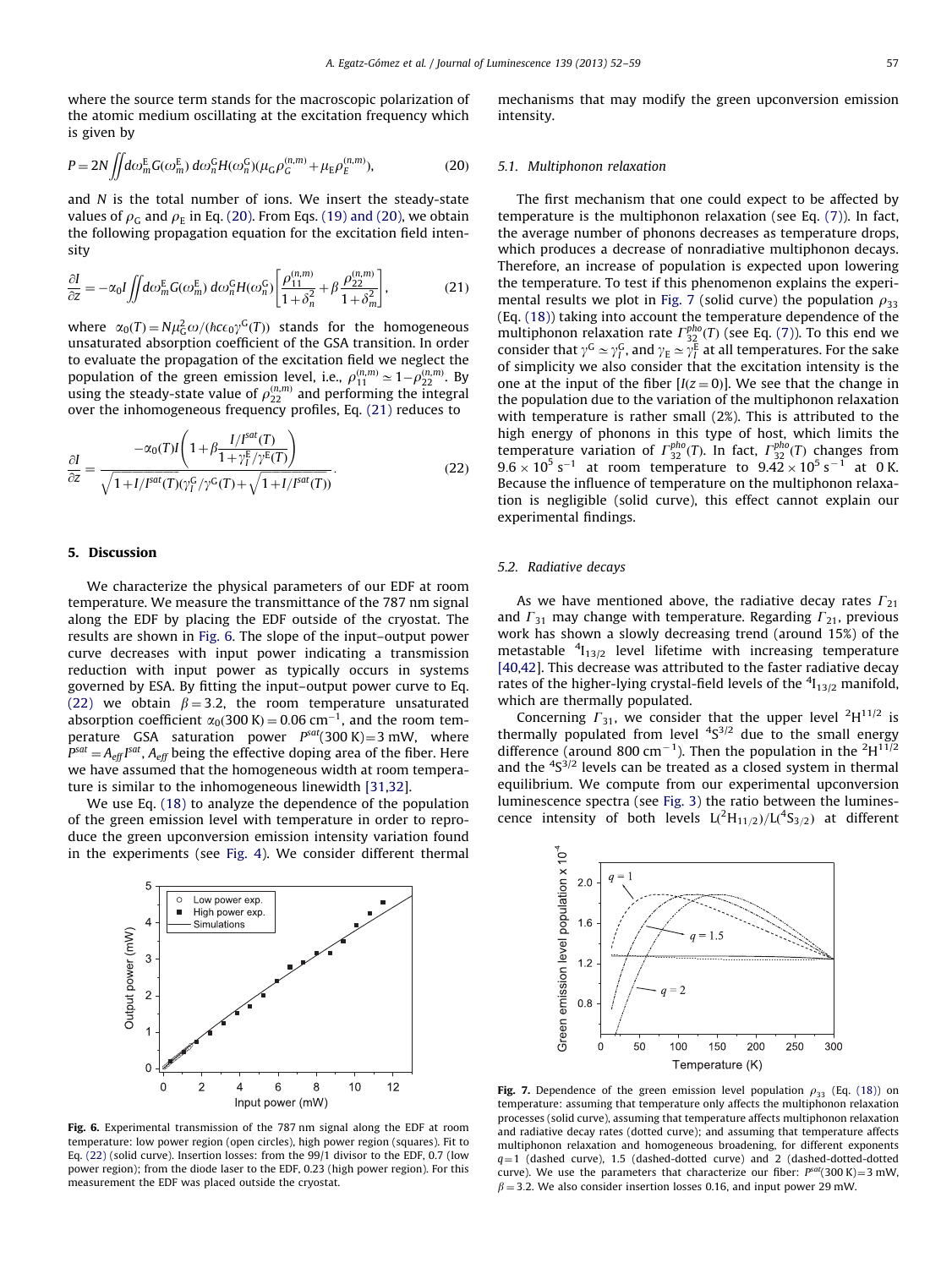temperatures. This ratio is given by

$$
\frac{L(^{2}H_{11/2})}{L(^{4}S_{3/2})} = \frac{g_{H} \Gamma_{31}(^{2}H_{11/2})}{g_{S} \Gamma_{31}(^{4}S_{3/2})}e^{-\Delta E/(k_{B}T)},
$$
\n(23)

where  $g_H$  and  $g_S$  are the level degeneracies and  $\Gamma_{31}({^2\text{H}_{11/2}})$  and  $\Gamma_{31}({}^4S_{3/2})$  are the radiative decay rates of the  ${}^2\mathrm{H}_{11/2}$  and  ${}^4S_{3/2}$ levels, respectively.  $\Delta E$  is the energy gap between both levels. By fitting our experimental data to Eq. (23) we obtained  $\Gamma_{31}({}^{2}H_{11/2})/\Gamma_{31}({}^{4}S_{3/2}) = 2$  and  $\Delta E = 755$  cm<sup>-1</sup>. Then, we estimated a variation of the effective radiative decay rate of the green level to the ground level  $\Gamma_{31}$  with temperature of around 7%. A similar variation can be estimated for  $Er^{+3}$  ions in a fluorozirconate glass [\[42\].](#page-7-0)

To test if the estimated variation of the decay rates  $\Gamma_{21}$  and  $\Gamma_{31}$ explains the upconversion emission found in the experiments we plot in [Fig. 7](#page-5-0)  $\rho_{33} \Gamma_{31}/\Gamma_{31}$ (300 K) as a function of temperature (see dotted curve). We observe that the green emission level population does not significantly change when the radiative decay rates  $\Gamma_{21}$  and  $\Gamma_{31}$  exhibit the temperature variation discussed above. So this effect is not relevant for our results.

#### 5.3. Homogeneous broadening

Another mechanism affected by temperature is the homogenous broadening. The homogeneous linewidth can be affected by tunneling modes, direct phonon, two-phonon Raman and multiphonon relaxation processes. Note that the temperature variation of the homogeneous linewidths can be translated into a temperature variation of the respective cross-sections. We study the role of the homogenous linewidths  $\gamma^G(T)$  and  $\gamma^E(T)$  temperature variation in the upconversion luminescence. We assume that the homogeneous width at room temperature is similar to the inhomogeneous linewidth [\[31,32\]](#page-7-0). As we mentioned in the Introduction, the homogeneous linewidth depends on temperature following a power law with an exponent between 1 and 2. Let us assume for the sake of simplicity the same power-law dependence with temperature for both homogeneous linewidths:  $\gamma^G(T)/\gamma_I^G = \gamma^E(T)/\gamma_I^E = (T/300)^q$ , being q an exponent between 1 and 2. We plot in [Fig. 7](#page-5-0) the population  $\rho_{33}$  for different values of the exponent q (see dashed, dashed-dotted and dashed-dotteddotted curves). These curves exhibit a large variation of the population with temperature and a maximum value for intermediate temperatures, whose position is  $q$ -dependent. These curves follow a trend similar to the experimental curves, which indicates that the variation of the homogeneous linewidth with temperature plays a major role in our experimental findings. An accurate fit to the experimental data presented in [Fig. 4](#page-3-0) is not achievable by using  $q$  as fitting parameter which indicates that another phenomenon should be taken into account.

#### 5.3.1. Attenuation of the excitation field

In order to reproduce more accurately the experimental results plotted in [Fig. 4,](#page-3-0) we consider that most of the measured luminescence is coming from the output of the EDF. Therefore, in order to calculate the population of the green emission level, we must take into account the attenuation of the excitation laser through the EDF, that is, we must consider that the excitation intensity appearing in Eq. (18) is that obtained at the end of the fiber  $I(z=L)$  calculated by solving Eq. (22). In Fig. 8 we plot the population  $\rho_{33}$  by considering the attenuation of the excitation beam through the EDF for the same parameters as in [Fig. 7](#page-5-0) and for  $\alpha_0$ (300 K) = 0.06 cm<sup>-1</sup> which corresponds to our experimental fiber. We observe that the effect of considering the propagation of the excitation field through the EDF leads to a decrease of the



Fig. 8. Dependence of the green emission level population  $\rho_{33}$  (Eq. (18)) on temperature assuming that temperature affects multiphonon relaxation, homogeneous broadening, and considering the propagation of the excitation field along the fiber (Eq. (22)) for different exponents  $q=1$  (dashed curve), 1.5 (dashed-dotted curve) and 2 (dashed-dotted-dotted curve). We use the parameters that characterize our fiber:  $P<sup>sat</sup>(300 K) = 3 mW$ ,  $\beta = 3.2$ . We also consider insertion losses 0.16, and input power 29 mW.

green emission level population, a shift in the curve maxima to lower temperatures, and a change in the curve shape.

We fit the experimental upconversion emission intensity shown in [Fig. 4](#page-3-0) to the calculated  $\rho_{33}$  that accounts for the attenuation of the excitation laser through the EDF using the exponent  $q$  as fitting parameter. The simulated temperature behavior of the green emission intensity shows a good agreement with the experimental data for  $q=1.35$  (see lines in [Fig. 4\)](#page-3-0). This exponent is similar to the one found for the  $\frac{4}{13/2} - \frac{4}{15/2}$  transition in aluminosilicate glasses [\[33\]](#page-7-0). These results allow us to explain the temperature dependence of the integrated upconversion signal in terms of the combined effects of homogeneous broadening and the attenuation of the exciting field during its propagation along the fiber.

Taking into account this effect we have also simulated the dependence of the green emission intensity  $\rho_{33}$  with input power using Eq. (18) for  $I(z=L)$ . The results are shown in [Fig. 5](#page-3-0) with solid and dashed lines. A good agreement between simulations and experimental data is found. At low excitation powers, a quadratic dependence of the population of the green emission level with the excitation intensity is found  $(\rho_{33} \sim l^2)$  (see Eq. (18)). However, in the limit of very high excitation powers, a linear dependence arises ( $\rho_{33} \sim I$ ), which is responsible for the saturation of the slope shown in [Fig. 5](#page-3-0)(a). Furthermore, simulations yield a power law exponent at 11 K slightly lower than 2, whereas the exponent is approximately 2 at room temperature, which matches our experimental findings (see [Fig. 5\(](#page-3-0)b)). The excitation powers used in [Fig. 5](#page-3-0)(b) (from 0.24 to 1.4 mW) are smaller than the saturation power at room temperature (3 mW), which confirms the quadratic power law found. On the other hand, the saturation power decreases as the temperature drops following the behavior of the homogeneous linewidth  $\gamma$ <sup>G</sup> (see Eq. (13)). We estimate a saturation power of 0.04 mW at 11 K. Since the excitation power used exceeds the saturation value, the power law deviates from its quadratic form due to nonlinear absorption.

#### 6. Conclusions

We experimentally and theoretically studied the green upconversion luminescence of  $Er^{3+}$  ions in an aluminosilicate optical fiber upon near infrared excitation at 787 nm. We analyzed the temperature behavior of the upconversion emission intensity. As temperature drops from room to cryogenic temperatures, an